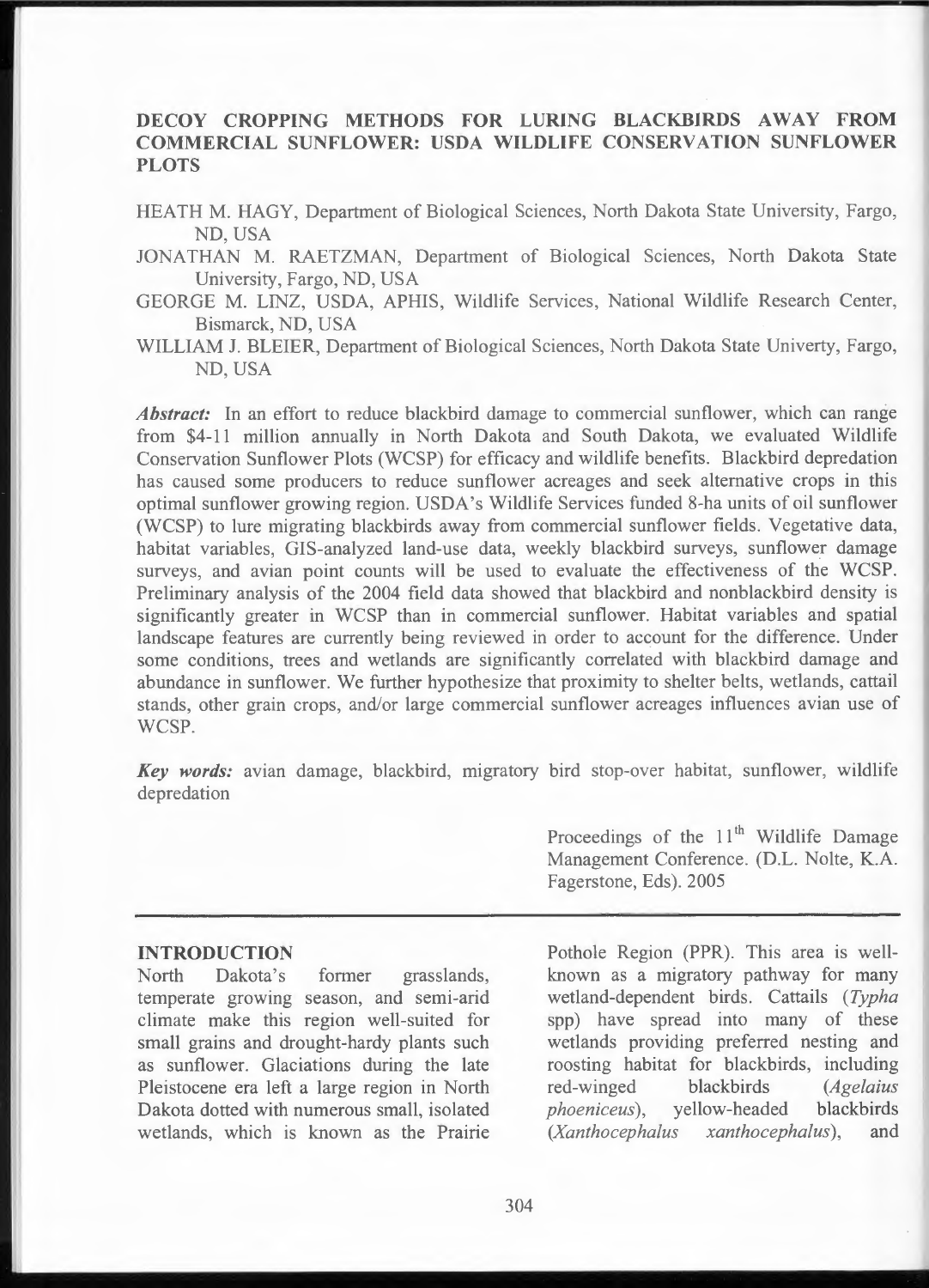common grackles *(Quiscalus quiscula).*  During late-summer, cattail-choked wetlands harbor large foraging blackbird flocks that feed on nearby commercial sunflower, leading to heavy economic losses (Linz and Hanzel 1997). Blackbird damage is estimated to account for 2% of total sunflower crop in this region, but bird damage can result in high loss for individual fields due to typical blackbird foraging behavior (Kleingartner 2002). Lamey et al. (1993) reported that 26% of producers lost <sup>&</sup>gt;10% of their sunflower crops to blackbird depredation in North Dakota. Profit margins are considered negligible when damage exceeds 10% percent and fields are considered total losses when damage reaches 70% (National Sunflower Association, unpublished data). Thus, blackbird depredation of sunflower in the PPR is a major problem for some producers.

A host of blackbird deterrent measures have been tried with varying success, though no single treatment has sufficiently decreased damage to sunflower. Common measures include harassment with pyrotechnics, shotguns, propane cannons, scarecrows, vehicles, and airplanes. Sensory repellents, including olfaction, gustation, and chemical irritation, have been used with limited success (Werner and Clark 2002). Lethal control methods have not been widely accepted due to effects on nontarget species and negative political implications (Sawin et al. 1999, Linz et al. 2002, Conover 1984). Preliminary evaluations of decoy plantings of sunflower have been shown to be effective at luring blackbirds away from adjacent commercial sunflower fields (Cummings et al. 1987). However, lure crops have not been employed on a large scale due to a lack of funds and a comprehensive evaluation (Linz et al. 2004). Avery (2003) suggested that birds with limited food resources are much more difficult to deter by traditional harassment techniques than those with viable alternate foraging sites. Lure crops planted in strategic locations could lessen the burden on farmers who deal with avian crop depredation. Additionally, lure crops could provide foraging and stopover areas for nonblackbird migrants.

In 2004, the USDA, in collaboration with North Dakota State University, initiated a study to evaluate the use of Wildlife Conservation Sunflower Plots (Linz et al. 2004). Our objectives are to (1) evaluate the efficacy of small (8 ha) sunflower plots (WCSP) to attract blackbirds and thus, reduce damage to nearby ripening commercial sunflower, (2) identify and quantify bird-use of sunflower, soybean, and small grain fields by fall-migrating birds in the Southern Drift Plains of North Dakota, (3) identify and quantify factors that might influence bird-use of crop fields, including seed availability and type of habitats surrounding the sampled fields, and  $(4)$ estimate the economic costs and benefits of using WCSP.

### **METHODS**

In May 2004, growers planted 17 WCSP in damage-prone sites within the Southern Drift Plains of North Dakota. They were compensated US \$370.50/ha for seed, herbicide and tillage costs. The growers were instructed not to harass blackbirds in the WCSP, not to apply insecticides, and not to plow the field until 1 April 2005. Of the 17 fields planted, 4 failed to mature because of an unusually cool and wet summer. The remaining 13 sites were surveyed for bird activity, damage, and habitat features.

From late August to mid-October 2004, we evaluated the WCSP and surrounding fields for bird activity. At each study site, we conducted point counts in the WCSP, one randomly selected commercial sunflower field, and one grain crop field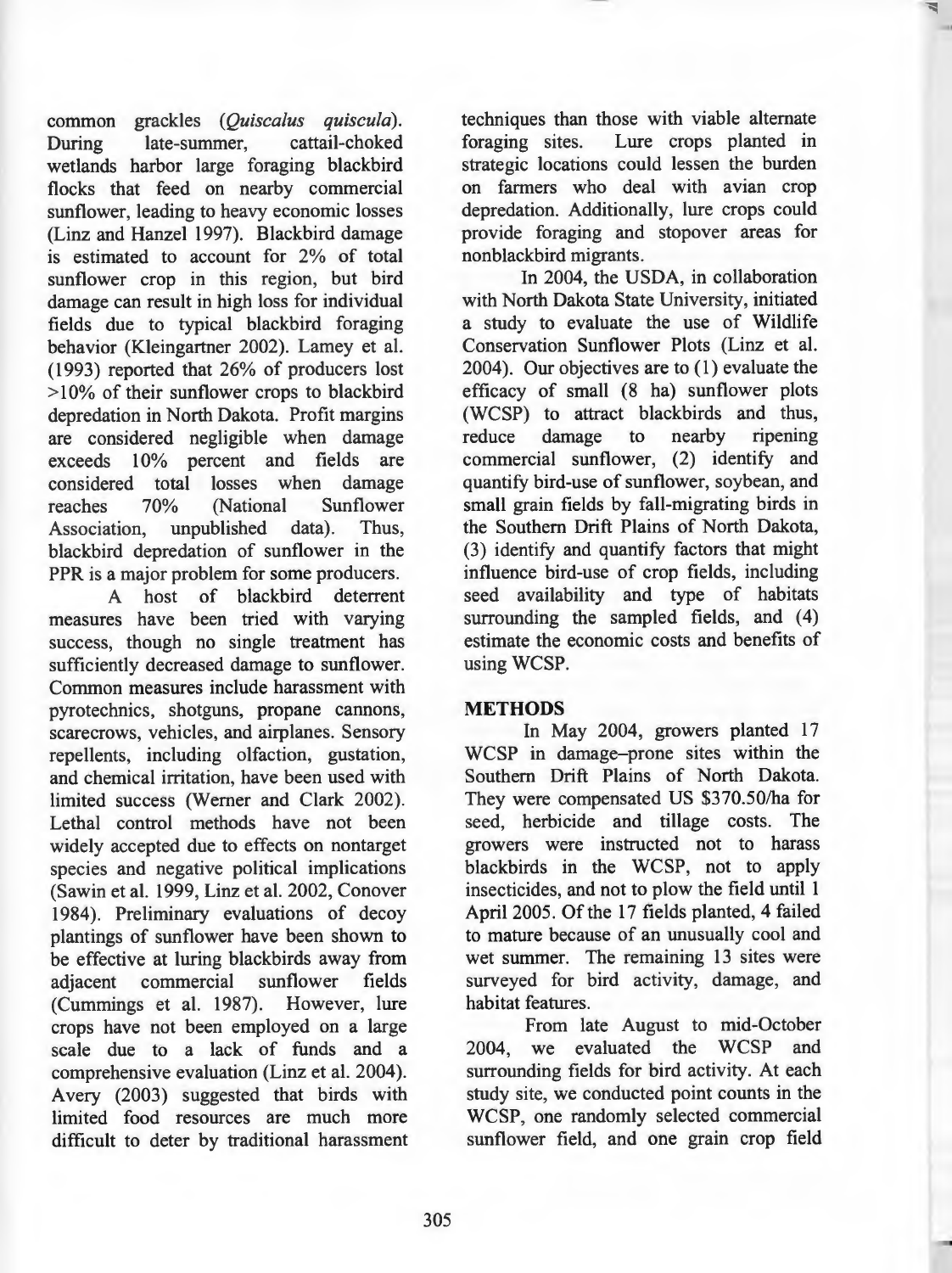located within  $2.4 \text{ km of the WCSP.}$ Blackbird and nonblackbird species incidence and abundance were tallied using point count methods (Ralph et al. 1995, Reynolds et al. 1980). We divided each field into 1-ha cells and point counts were conducted in 15% of these cells, with no fields having less than two census points per visit. We conducted the counts from the center point of each cell. Counts were conducted from 15 minutes after sunrise until all three field types had been surveyed.

From 20 August to 18 October 2004, weekly blackbird surveys were conducted in WCSP and all commercial sunflower fields in each site. Surveys were conducted within 2-hour windows, starting  $\frac{1}{2}$ -hour after sunrise and  $2\frac{1}{2}$ -hours before sunset. Each field was scanned for 5-15 minutes. We estimated total blackbird number and foraging flock composition.

Vegetative surveys were assessed in two  $1-m^2$  plots within each hectare selected for point counts evaluating crop density, percent canopy cover, crop plant count, weed density, surface seed availability, tallest plant height, and identification to family of all non-crop plant species. We used geospatial software to analyze aerial photos of the study sites for land-use classification. These data were used to compare avian usage of the WCSP to determine what outlying vegetation characteristics and immediate landscape variables best attract blackbirds.

Blackbird damage was assessed in WCSP and nearby commercial fields during the growing season. From 20 August to 18 October 2004, weekly damage assessment surveys were conducted in the WCSP. These surveys were conducted by randomly choosing four transect locations within the WCSP. We selected 24 damage assessment points that were evenly distributed along the transects . Each damage assessment site included all sunflower heads in the row

contained within a 1.5 meter linear locale. Each damage assessment point was marked using GPS and individual heads were labeled with colored flagging for subsequent identification. Over the 9-week study, the same damage assessment points were surveyed on each visit. We recorded developed head area  $(cm<sup>2</sup>)$  and damage amount  $(cm<sup>2</sup>)$  for each individual head on a weekly basis. Percent damage was calculated by dividing the area damage amount  $(cm<sup>2</sup>)$  by recorded developed head area (cm<sup>2</sup>). Additionally, we conducted damage assessments in all commercial sunflower fields located within each study site prior to harvest. Damage was recorded along four randomly chosen transects using 24, 1.5 meter assessment locales within the same guidelines as the WCSP surveys.

# **RESULTS**

# **Point Counts**

We counted 551 (26%) nonblackbirds within the WCSP  $(n=13)$ compared to  $851$   $(40\%)$  in commercial sunflower ( $n=12$ ) and 717 (34%) in other grains fields (n=l3). Wheat and field pea harbored the majority of nonblackbird species in small grain crops showing 25% and 8%, respectively. Over 20,000 blackbirds were observed during the point counts. Of those,  $10,473$  (50%) were counted in WCSP,  $10,424$   $(50\%)$  in commercial sunflower and 73  $(\leq 1\%)$  in all other grain crops. Red-winged blackbirds accounted for the majority of blackbird flock composition (69%), followed by common grackles  $(25\%)$ , and yellow-headed blackbirds (6%). Avian feeding group percentages were relatively similar within each field type  $-$  at least in terms of feeding guild. The nonblackbird group consisted largely of granivores (65%) followed by insectivores  $(21\%)$ . Granivores were the dominate guild in the WCSP and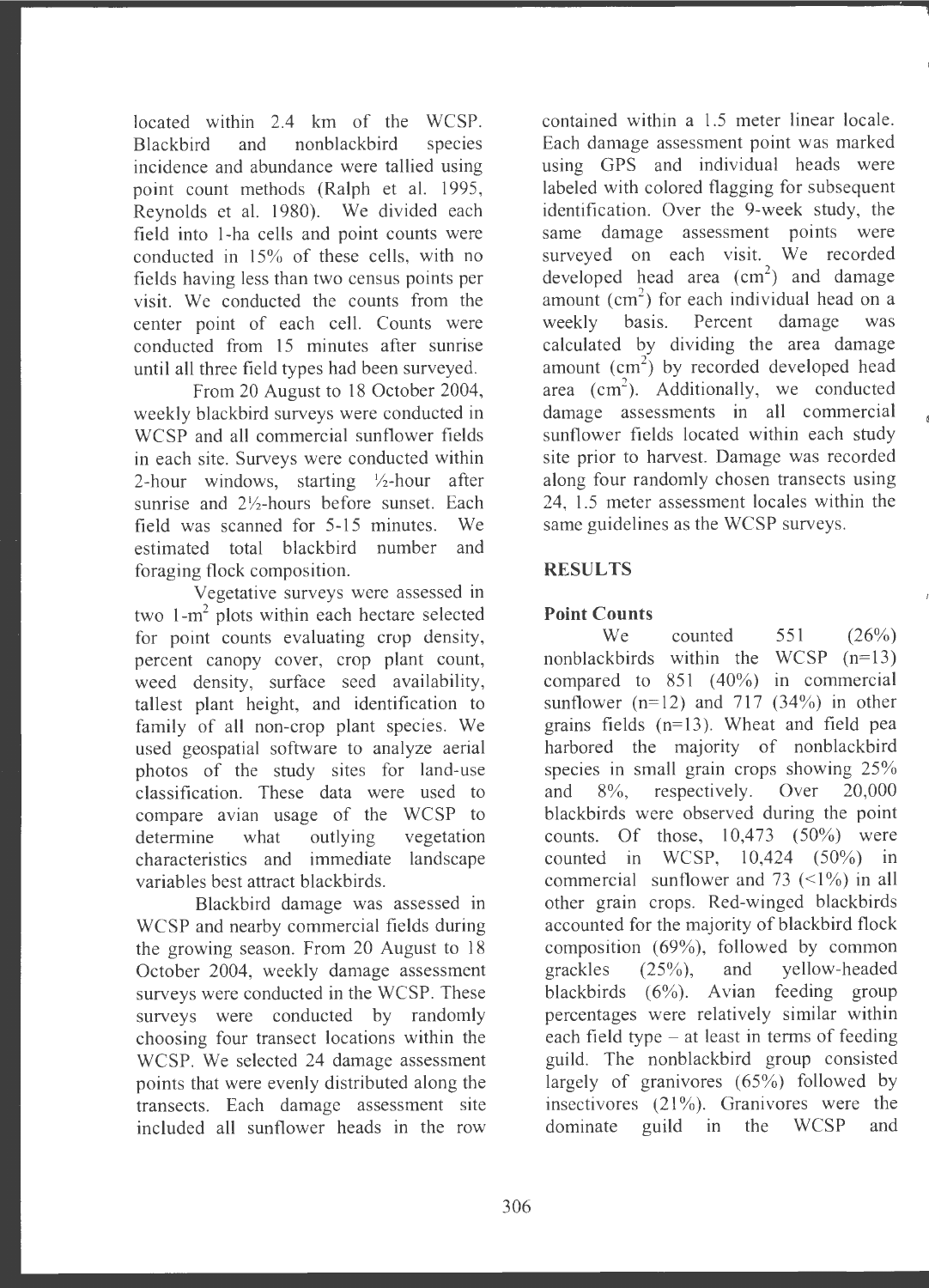commercial fields, averaging 73% and 67% , respectively. Of the 43 different species observed during the study, 26 were seen in WCSP, 31 in commercial sunflower, and 21 in all other grain. Nonblackbird density in commercial sunflower was 0.74 birds/ha whereas WCSP harbored 1.56 birds/ha (Figure 1). Blackbird density was 10.4 birds/ha in commercial sunflower and 90.8 birds/ha in WCSP (Figure 2). Overall grain crop density was  $0.47$  birds/ha for blackbirds and 0.58 birds/ha for nonblackbirds .



**Figure 1. Nonblackbird densities from point counts** - **Wildlife Conservation Sunflower Plots compared to commercial sunflower and combined small grain crops.** 



**Figure 2. Blackbird densities from point counts** - **Wildlife Conservation Sunflower Plots compared to commercial sunflower and combined small grain crops.** 

#### **Vegetation Surveys**

Preliminary analysis of the vegetative data shows that sunflower stem densities were similar in both commercial sunflower  $(\bar{x} = 3.3 \text{ plants/m}^2, 95\% \text{ C.I.} =$ 2.39-4.20) and WCSP ( $\bar{x}$  = 3.30 plants/m<sup>2</sup>, 95% C.I. =  $2.62-3.62$ ). Tallest plant height in these meter-plots also varied little between commercial sunflower ( $\bar{x}$  = 1.35 m, 95% C.I. = 1.28-1.42) and WCSP  $(\bar{x} = 1.26$ m,  $95\%$  C.I. = 1.10-1.42). Vegetative cover shows negligible differences with commercial sunflower and WCSP averaging 60.1% (95% C.I. = 55.4%-65.6%) and 67.4% (95% C.I. = 56.1%-78.5%), respectively.

#### **Geospatial Analysis**

Land use data were collected and then analyzed with GIS Arc Map to determine the effect of spatial habitat variables on bird use and damage to WCSP (ESRI 2002). Using multiple linear regressions, no significant correlation was shown between damage, bird use, or land use within a 2.4 km buffer of the WCSP. However, at a 0.5 km buffer radius shelterbelt acreage (p=0.02), wetland acreage ( $p<0.001$ ), and presence/absence of adjacent wetlands (p=0.001) were significantly correlated  $(p<0.05)$  to damage. Nonblackbirds were correlated to shelterbelt acreages (p<0.001) and wetland acreages  $(p<0.001)$ . Blackbird numbers within the WCSP were correlated to shelterbelt acreages ( $p<0.001$ ) and damage ( $p<0.001$ ) but not to wetlands ( $p<0.05$ ).

### **Weekly Blackbird Surveys**

During our weekly surveys, commercial sunflower averaged 1,813 blackbirds/field, while WCSP averaged 2,374 blackbirds/field. Densities were recorded at 294.6 blackbirds/ha in WCSP compared to  $44.5$  blackbirds/ha in commercial sunflower fields (Figure 3).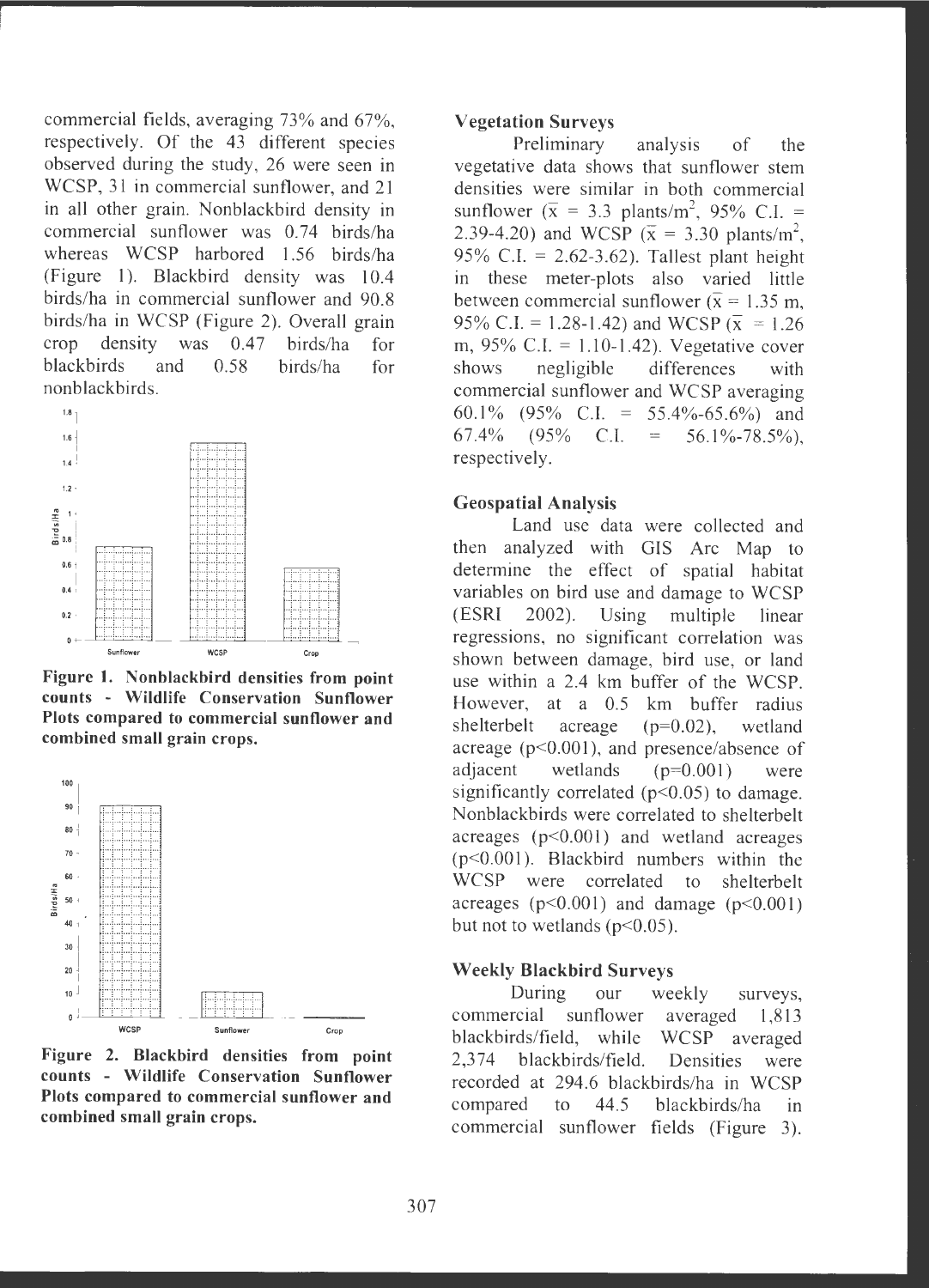Over the complete 2004 field season, WCSP contained a total of approximately 33,000 blackbirds and commercial sunflower fields contained over 42,000 blackbirds. Blackbird flock compositions were similar in the WCSP and commercial sunflower fields, averaging 82% red-winged blackbird, 9% common grackle, and 9% yellow-headed blackbird in the WCSP and 83% red-winged blackbird, 8% common grackle, and 9% yellow-headed blackbird in the commercial sunflower fields.



**Figure 3. Weekly bird survey densities comparing blackbird use of wildlife conservation sunflower plots to commercial sunflower .** 

#### **Damage Surveys**

The 13 WCSP had a final mean damage of 38.6% (95% C.I. = 20.3%-57.2%; Figure 4). We conducted weekly damage surveys on 11 of the 13 WCSP due to late development of two plots. Damage among individual fields varied, but the overall damage increased noticeably around 4 September and then again near 25 September (Figure 5). This is most likely due to influxes of migrating blackbirds which also surged near this time. There were a total of 23 commercial sunflower fields within a 2.4 km radius of the WCSP. We

surveyed for damage just prior to harvest in each commercial sunflower field and found that mean damage was 4.68% (95% C.I.  $= 1.66 - 7.70\%$ ; Figure 4).



**Figure 4. Mean sunflower damage comparing commercial sunflower fields to Wildlife Conservation Sunflower Plots.** 



Figure 5. Mean sunflower damage to Wildlife Conservation Sunflower Plots.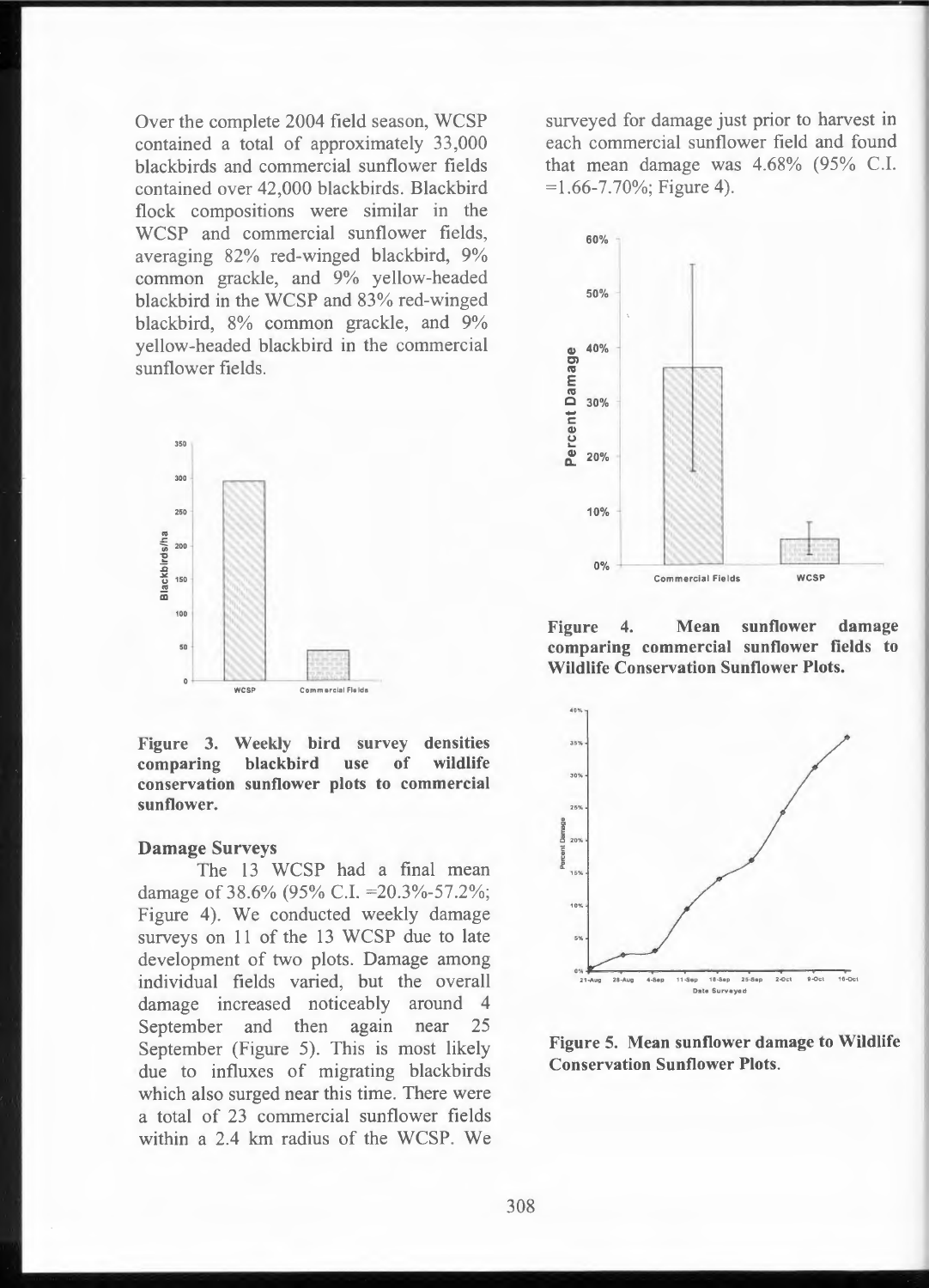### **DISCUSSION**

The WCSP harbored a higher density of both blackbirds and nonblackbird species. Damage and both avian-count methods showed higher numbers of birds/ha in the WCSP compared to commercial sunflower. Though WCSP accounted for a much smaller area than did commercial sunflower or grain fields, nonblackbird and blackbird densities were much greater. The proportion of area to bird numbers is much lower in the WCSP, suggesting that the birds are more attracted to the WCSP than commercial sunflower and grain crops. Using the 10% damage threshold, all of the WCSP would be considered total losses negating harvest (National Sunflower Association, unpublished data). However, the associated commercial fields did not receive significant damage. Initially, decoy plantings may have some viability as a blackbird management tool and could be part of an integrated pest management / wildlife habitat system. Measured vegetation parameters within each field type appear to have little correlation to bird numbers or damage. However, further data manipulation and multivariate statistical testing may uncover some trends not yet discemable

To this point, only descriptive statistics and information theoretic model construction (ITMC) approaches have been completed on the data. Eventually we will use Pearson product-moment correlations, stepwise multiple regressions, indicator species analysis (ISA), and further model selection techniques to look for correlating variables. Data from the first year does suggest that on a small scale,  $\leq 0.5$  km, land use variables become significant with bird use and damage in sunflower. In the original 2.4 km buffer area around the conservation plots, no land use or habitat variables are significantly correlated with either damage or bird usage. However, as the buffer size around the WCSP is decreased, both

wetlands and shelterbelts acreages become significant according to multiple regression analysis . We recognize the small sample size within our study due to environmental conditions and monetary restraints and seek to improve on this situation in the fall of 2005.

In the second year of the study, WCSP locations will be previewed before planting and suggestions made as to the probability of that area's potential for attracting blackbirds based on the first year 's data. In this way, placement of WCSP in outlying areas that may not be conducive to attracting blackbirds can be avoided. These data from 2004 and 2005 will help Wildlife Services to optimize the location of WCSP to reduce sunflower damage and benefit migrating birds. At the conclusion of our study, we will provide guidelines for WCSP placement and index of the total WCSP value to all wildlife.

### **ACKNOWLEDGEMENTS**

We thank ND/SD Wildlife Services and the USDA National Wildlife Research Center for their continued funding and support. We also thank NDSU graduate students and the Department of Biological Sciences for their guidance. As this study is not possible without willing growers, we thank them for their helpful suggestions and cooperation in the pilot year of this study. As most surveys were conducted on private lands not bound under the terms of the WCSP planting guidelines, we also would like to thank a host of private landowners for their willingness to cooperate and often times offer helpful suggestions towards the study.

## LITERATURE CITED

AVERY, M.L. 2003. Avian repellents. Encyclopedia of Agrochemicals. Pages 5-12 *in* Jack Plimmer, Derek Gamon, and Nancy Ringsdale, editors. John Wiley and Sons, Inc.